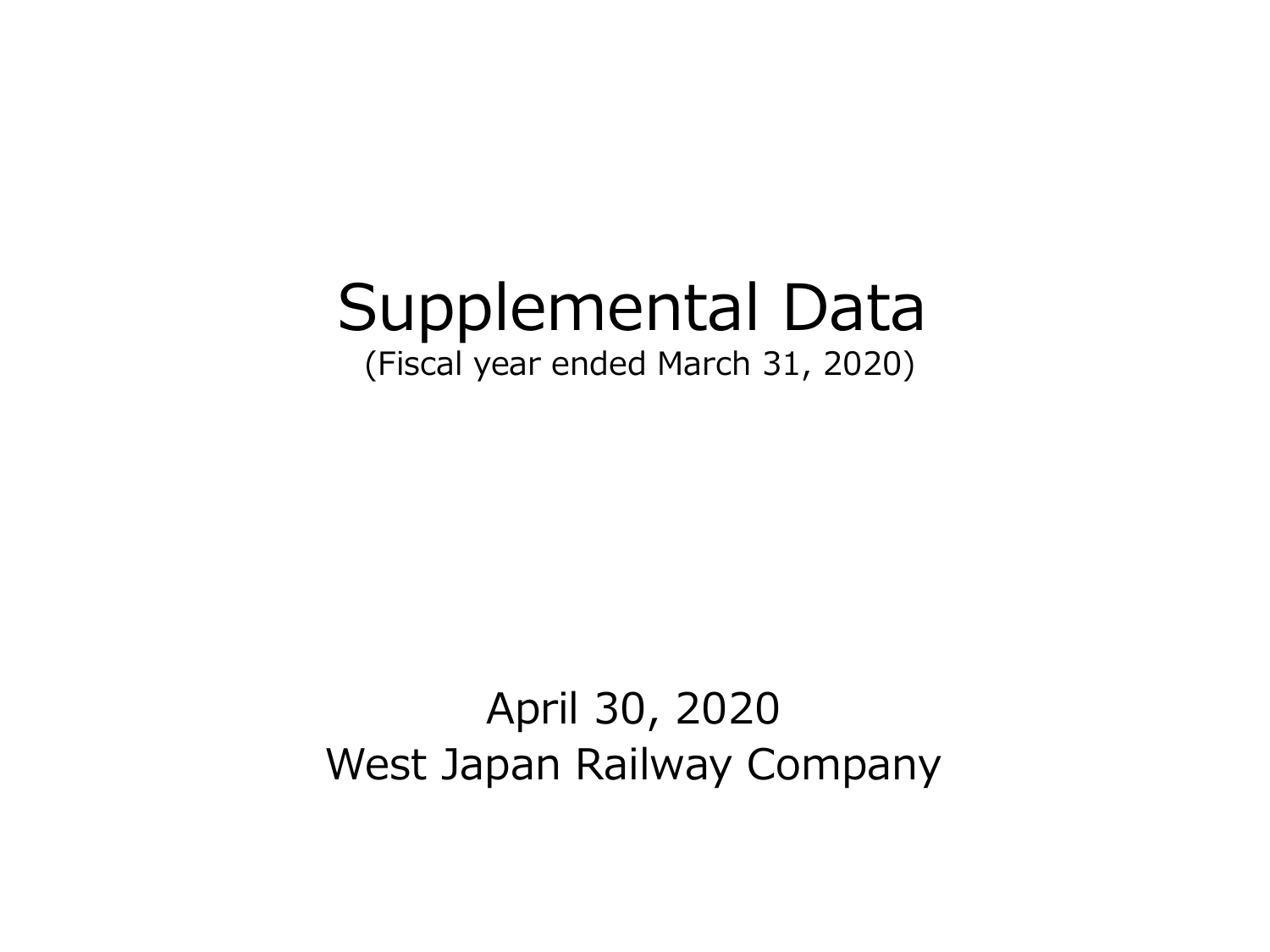

¥Billions

|                                         | <b>Results</b> | <b>Results</b> | YoY                     |               | <b>Forecasts</b> |  |
|-----------------------------------------|----------------|----------------|-------------------------|---------------|------------------|--|
|                                         | FY2019.3       | FY2020.3       | Increase/<br>(Decrease) | $\frac{0}{0}$ | FY2021.3         |  |
|                                         | A              | $\mathsf B$    | $B-A$                   | $B/A-1$       | $\mathsf{C}$     |  |
| [Consolidated]                          |                |                |                         |               |                  |  |
| <b>Operating Revenues</b>               | 1,529.3        | 1,508.2        | (21.1)                  | (1.4)         |                  |  |
| Operating Income                        | 196.9          | 160.6          | (36.3)                  | (18.4)        |                  |  |
| Recurring Profit                        | 183.3          | 148.3          | (34.9)                  | (19.1)        |                  |  |
| Profit attributable to owners of parent | 102.7          | 89.3           | (13.3)                  | (13.0)        |                  |  |
| [Non-Consolidated]                      |                |                |                         |               |                  |  |
| <b>Operating Revenues</b>               | 980.9          | 961.9          | (19.0)                  | (1.9)         |                  |  |
| <b>Transportation Revenues</b>          | 873.4          | 856.8          | (16.6)                  | (1.9)         |                  |  |
| <b>Operating Expenses</b>               | 830.1          | 842.1          | 11.9                    | 1.4           |                  |  |
| Personnel costs                         | 215.8          | 214.6          | (1.1)                   | (0.5)         |                  |  |
| Non personnel costs                     | 416.6          | 424.3          | 7.7                     | 1.9           |                  |  |
| Energy costs                            | 45.2           | 45.4           | 0.2                     | 0.5           |                  |  |
| Maintenance costs                       | 164.0          | 166.4          | 2.3                     | 1.4           |                  |  |
| Miscellaneous costs                     | 207.3          | 212.4          | 5.1                     | 2.5           |                  |  |
| Depreciation                            | 134.3          | 138.2          | 3.8                     | 2.9           |                  |  |
| Operating Income                        | 150.7          | 119.7          | (30.9)                  | (20.6)        |                  |  |
| Recurring Profit                        | 136.4          | 106.9          | (29.5)                  | (21.6)        |                  |  |
| Net Income                              | 80.6           | 73.5           | (7.0)                   | (8.7)         |                  |  |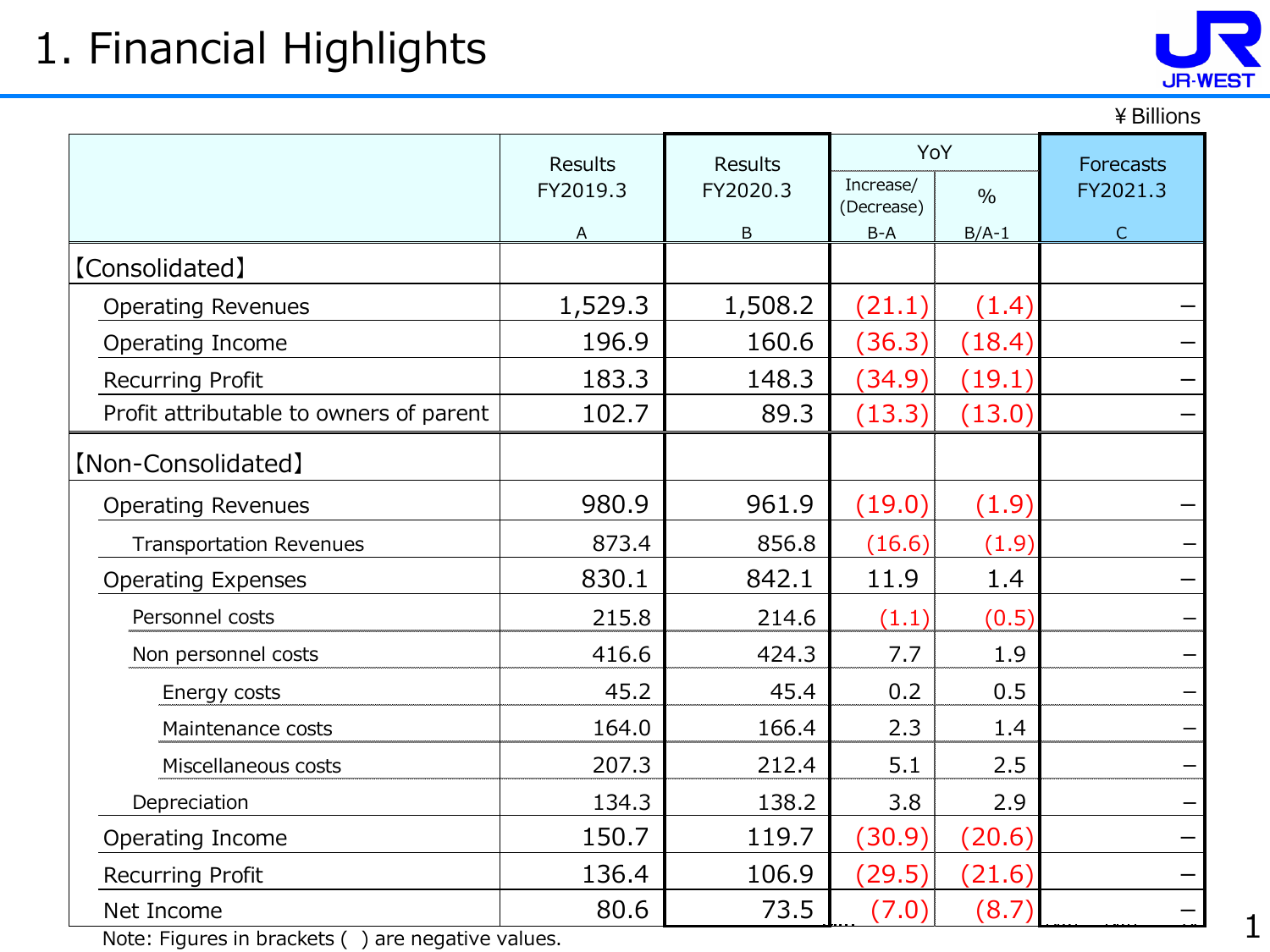### 2. Non-Consolidated Financial Results



¥Billions

|                                          | <b>Results</b> | FY2020.3                    |                | YoY                     |               | Difference from the              |  |
|------------------------------------------|----------------|-----------------------------|----------------|-------------------------|---------------|----------------------------------|--|
|                                          | FY2019.3       | Forecasts<br>(As of Jan 31) | <b>Results</b> | Increase/<br>(Decrease) | $\frac{0}{0}$ | forecasts<br>Increase/(Decrease) |  |
|                                          | $\overline{A}$ | B                           | $\mathsf{C}$   | $C-A$                   | $C/A-1$       | $C - B$                          |  |
| <b>Operating Revenues</b>                | 980.9          | 1,005.0                     | 961.9          | (19.0)                  | (1.9)         | (43.0)                           |  |
| Transportation revenues                  | 873.4          | 899.0                       | 856.8          | (16.6)                  | (1.9)         | (42.1)                           |  |
| Other                                    | 107.4          | 106.0                       | 105.0          | (2.3)                   | (2.2)         | (0.9)                            |  |
| <b>Operating Expenses</b>                | 830.1          | 849.5                       | 842.1          | 11.9                    | 1.4           | (7.3)                            |  |
| Personnel costs                          | 215.8          | 216.5                       | 214.6          | (1.1)                   | (0.5)         | (1.8)                            |  |
| Non personnel costs                      | 416.6          | 427.5                       | 424.3          | 7.7                     | 1.9           | (3.1)                            |  |
| Energy costs                             | 45.2           | 46.5                        | 45.4           | 0.2                     | 0.5           | (1.0)                            |  |
| Maintenance costs                        | 164.0          | 169.5                       | 166.4          | 2.3                     | 1.4           | (3.0)                            |  |
| Miscellaneous costs                      | 207.3          | 211.5                       | 212.4          | 5.1                     | 2.5           | 0.9                              |  |
| Rental payments, etc.                    | 27.2           | 28.5                        | 28.4           | 1.1                     | 4.3           | (0.0)                            |  |
| <b>Taxes</b>                             | 36.0           | 37.0                        | 36.4           | 0.3                     | 1.1           | (0.5)                            |  |
| Depreciation                             | 134.3          | 140.0                       | 138.2          | 3.8                     | 2.9           | (1.7)                            |  |
| Operating Income                         | 150.7          | 155.5                       | 119.7          | (30.9)                  | (20.6)        | (35.7)                           |  |
| Non-operating revenues and expenses, net | (14.2)         | (13.0)                      | (12.7)         | 1.4                     | (10.2)        | 0.2                              |  |
| Non-operating revenues                   | 7.5            | 7.5                         | 7.5            | 0.0                     |               | 0.0                              |  |
| Non-operating expenses                   | 21.7           | 20.5                        | 20.3           | (1.4)                   |               | (0.1)                            |  |
| Recurring Profit                         | 136.4          | 142.5                       | 106.9          | (29.5)                  | (21.6)        | (35.5)                           |  |
| Extraordinary profit and loss, net       | (20.6)         | (4.5)                       | (1.1)          | 19.5                    |               | 3.3                              |  |
| Extraordinary profit                     | 27.6           |                             | 20.9           | (6.6)                   |               |                                  |  |
| Extraordinary loss                       | 48.2           |                             | 22.1           | (26.1)                  |               |                                  |  |
| Net Income                               | 80.6           | 96.5                        | 73.5           | (7.0)                   | (8.7)         | (22.9)                           |  |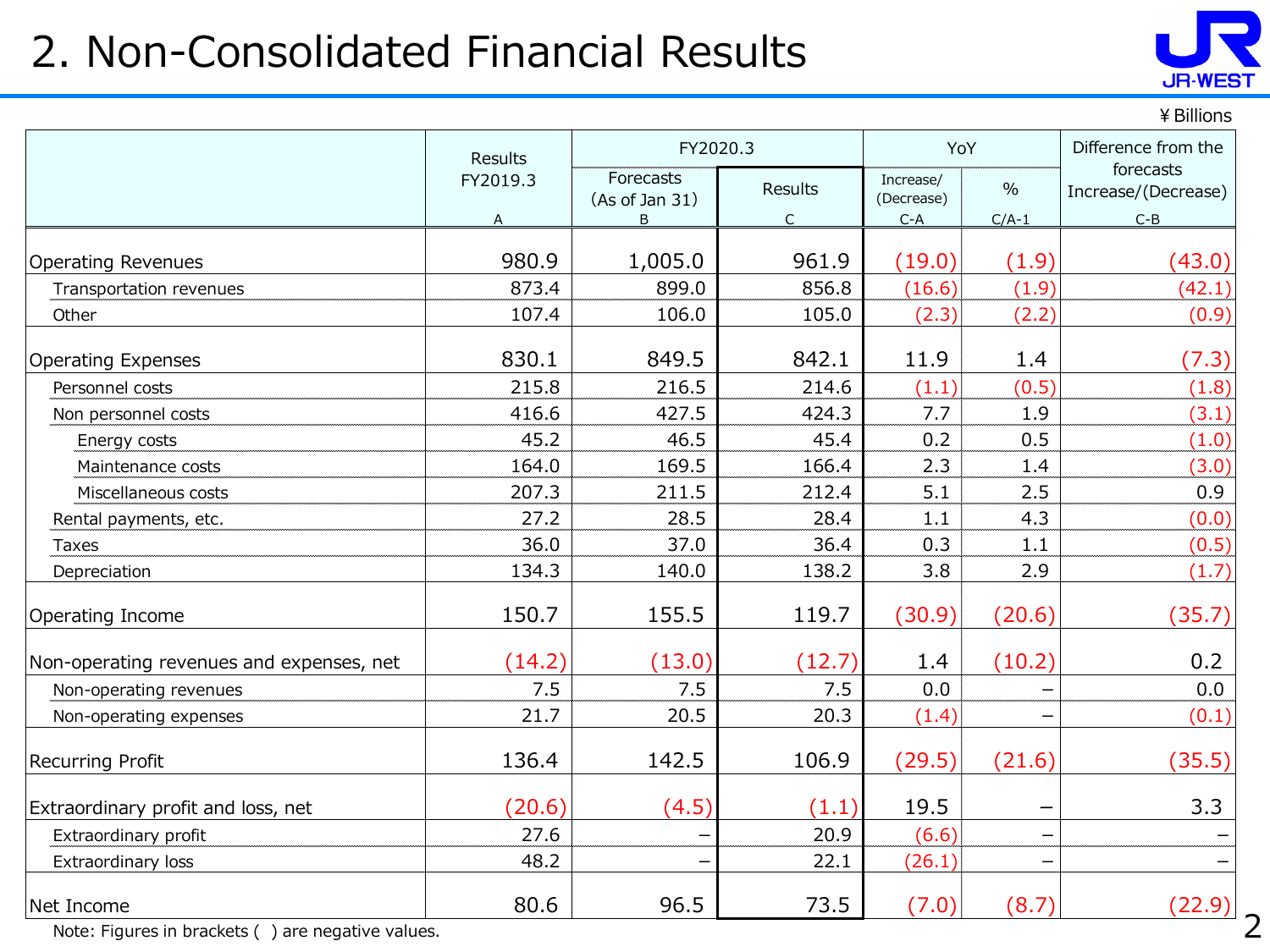#### 3. Major Factors of Increase/Decrease in Transportation Revenues



¥Billions

| Results FY2020.3                   |       |                     |               |                                       |        |  |
|------------------------------------|-------|---------------------|---------------|---------------------------------------|--------|--|
| Transportation                     |       | Increase/(Decrease) | YoY           | Major factors                         |        |  |
| revenues                           |       | Amount              | $\frac{0}{0}$ |                                       | Amount |  |
|                                    |       |                     |               | Fundamental trend 0.6%                | 2.5    |  |
|                                    |       |                     |               | Special factors                       |        |  |
|                                    |       |                     |               | ·Inbound                              | (0.1)  |  |
| Shinkansen                         | 441.2 | (15.8)              | (3.5)         | ·Pattern of weekdays and weekends     | 4.1    |  |
|                                    |       |                     |               | ·Rebound from natural disasters, etc. | 1.8    |  |
|                                    |       |                     |               | ·Typhoon No.19 (Hagibis), etc.        | (2.5)  |  |
|                                    |       |                     |               | ·COVID-19 (domestic)                  | (24.7) |  |
|                                    |       |                     |               | etc.                                  |        |  |
|                                    |       |                     |               | Fundamental trend 0.1%                | 0.4    |  |
|                                    | 307.5 | (0.6)               | (0.2)         | Special factors                       |        |  |
|                                    |       |                     |               | ·Inbound                              | (0.6)  |  |
| Kansai Urban Area<br>(Kyoto-Osaka- |       |                     |               | ·Pattern of weekdays and weekends     | 0.8    |  |
| Kobe Area)                         |       |                     |               | ·Rebound from natural disasters, etc. | 3.4    |  |
|                                    |       |                     |               | ·Typhoon No.19 (Hagibis), etc.        | (0.4)  |  |
|                                    |       |                     |               | ·COVID-19 (domestic)                  | (8.1)  |  |
|                                    |       |                     |               | etc.                                  |        |  |
|                                    |       |                     |               | Fundamental trend 0.2%                | 0.2    |  |
|                                    |       |                     |               | Special factors                       |        |  |
|                                    |       |                     |               | $\cdot$ Inbound                       | (0.1)  |  |
| Other                              | 108.1 | (0.0)               | (0.1)         | ·Pattern of weekdays and weekends     | 0.4    |  |
| lines                              |       |                     |               | ·Rebound from natural disasters, etc. | 3.1    |  |
|                                    |       |                     |               | ·Typhoon No.19 (Hagibis), etc.        | (0.0)  |  |
|                                    |       |                     |               | ·COVID-19 (domestic)                  | (3.8)  |  |
|                                    |       |                     |               | etc.                                  |        |  |
| Conventional lines                 | 415.6 | (0.7)               | (0.2)         |                                       |        |  |
| Total                              | 856.8 | (16.6)              | (1.9)         |                                       |        |  |

Note1: Revenues from luggage transportation are omitted due to the small amount.

Note2: The decline in transportation revenues attributable to the spread of the novel coronavirus infection (FY2020.3) is approximately ¥40.0 billion, including the decline in inbound demand.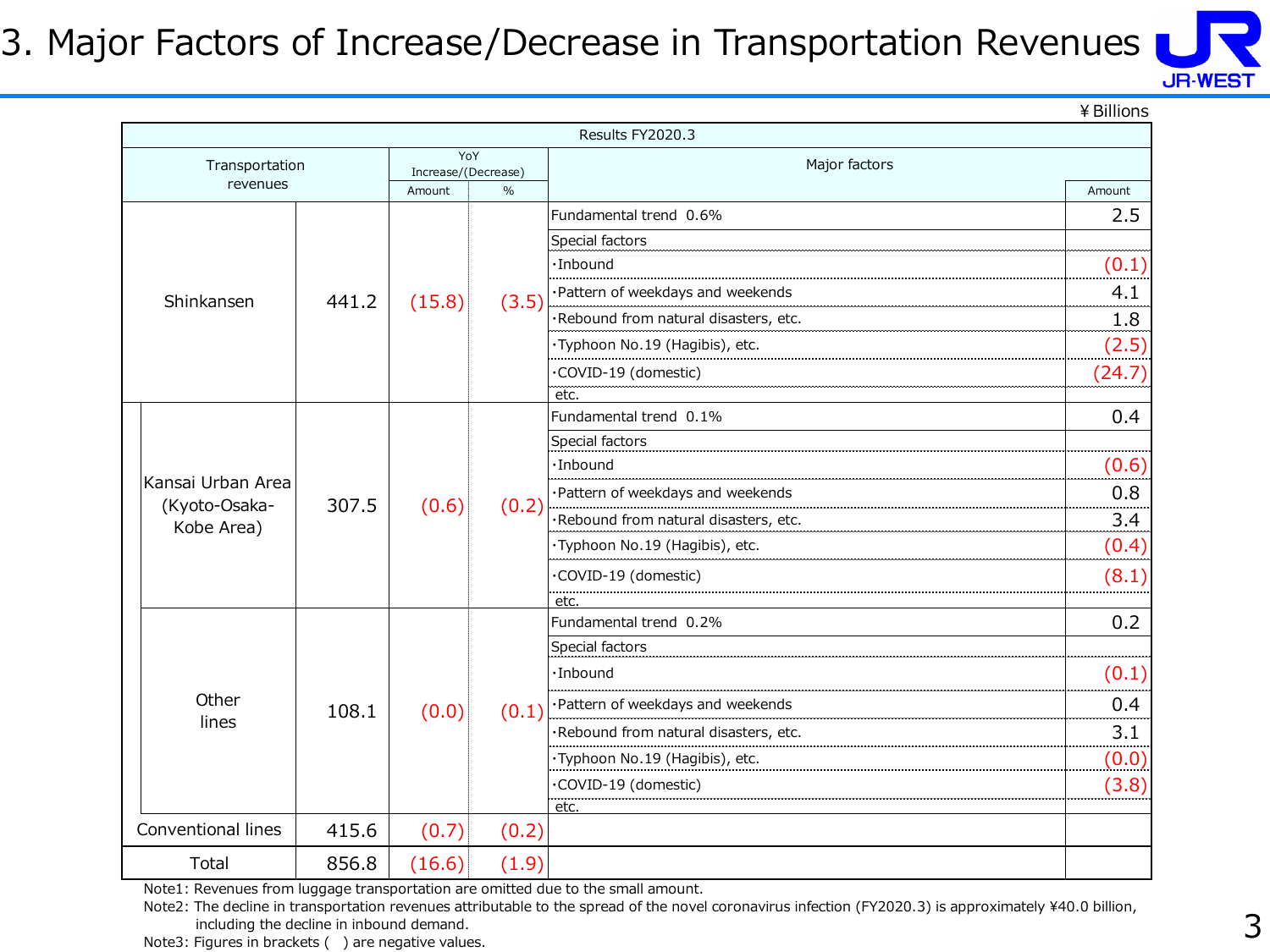### 4. Transportation Revenues and Passenger-Kilometers

| <b>JR-WEST</b> |
|----------------|

|                                              | <b>Transportation Revenues</b> |                                         |                     |          |                                    | Passenger-Kilometers |                                  |                                         |                   |          |                                    |                       |
|----------------------------------------------|--------------------------------|-----------------------------------------|---------------------|----------|------------------------------------|----------------------|----------------------------------|-----------------------------------------|-------------------|----------|------------------------------------|-----------------------|
|                                              |                                |                                         |                     |          |                                    | ¥ Billions           | Millions of passenger-kilometers |                                         |                   |          |                                    |                       |
|                                              |                                | <b>Fiscal Year</b><br>$(4/1 \sim 3/31)$ |                     |          | 3 months (4Q)<br>$(1/1 \sim 3/31)$ |                      |                                  | <b>Fiscal Year</b><br>$(4/1 \sim 3/31)$ |                   |          | 3 months (4Q)<br>$(1/1 \sim 3/31)$ |                       |
|                                              | FY2019.3                       | FY2020.3                                | YoY                 | FY2019.3 | FY2020.3                           | YoY                  | FY2019.3                         | FY2020.3                                | YoY               | FY2019.3 | FY2020.3                           | YoY                   |
| Total                                        | 873.4                          | 856.8                                   | (16.6)<br>$(1.9\%)$ | 213.0    | 175.9                              | (37.1)<br>$(17.4\%)$ | 59,379                           | 58,588                                  | (791)<br>(1.3%)   | 14,238   | 12,263                             | (1,974)<br>$(13.9\%)$ |
| Shinkansen                                   | 457.0                          | 441.2                                   | (15.8)<br>(3.5%)    | 108.8    | 85.6                               | (23.2)<br>(21.3%)    | 21,338                           | 20,610                                  | (728)<br>(3.4%)   | 5,088    | 3,953                              | (1, 134)<br>(22.3%)   |
| <b>Commuter Passes</b>                       | 11.2                           | 11.4                                    | 0.1<br>1.8%         | 2.7      | 2.7                                | 0.0<br>1.2%          | 880                              | 892                                     | 12<br>1.4%        | 215      | 218                                | 3<br>1.5%             |
| Non-Commuter Passes                          | 445.8                          | 429.8                                   | (16.0)<br>(3.6%)    | 106.0    | 82.8                               | (23.2)<br>(21.9%)    | 20,457                           | 19,717                                  | (740)<br>(3.6%)   | 4,873    | 3,735                              | (1, 138)<br>(23.4%)   |
| <b>Conventional Lines</b>                    | 416.3                          | 415.6                                   | (0.7)<br>(0.2%)     | 104.2    | 90.3                               | (13.9)<br>(13.3%)    | 38,040                           | 37,977                                  | (63)<br>(0.2%)    | 9,149    | 8,309                              | (840)<br>(9.2%)       |
| <b>Commuter Passes</b>                       | 141.3                          | 142.0                                   | 0.6<br>0.4%         | 33.8     | 34.0                               | 0.2<br>0.7%          | 22,751                           | 22,794                                  | 42<br>0.2%        | 5,296    | 5,115                              | (180)<br>(3.4%)       |
| Non-Commuter Passes                          | 274.9                          | 273.6                                   | (1.3)<br>(0.5%)     | 70.4     | 56.2                               | (14.1)<br>$(20.1\%)$ | 15,289                           | 15,183                                  | (105)<br>(0.7%    | 3,853    | 3,193                              | (659)<br>$(17.1\%)$   |
| Kansai Urban Area<br>(Kyoto-Osaka-Kobe Area) | 308.1                          | 307.5                                   | (0.6)<br>(0.2%      | 76.8     | 67.1                               | (9.6)<br>(12.6%)     | 29,797                           | 29,693                                  | (103)<br>(0.3%)   | 7,160    | 6,520                              | (639)<br>(8.9%)       |
| <b>Commuter Passes</b>                       | 116.6                          | 117.2                                   | 0.5<br>0.5%         | 28.0     | 28.2                               | 0.2<br>0.8%          | 18,766                           | 18,827                                  | 61<br>0.3%        | 4,401    | 4,271                              | (130)<br>$(3.0\%)$    |
| Non-Commuter Passes                          | 191.4                          | 190.2                                   | (1.2)<br>(0.6%)     | 48.8     | 38.9                               | (9.9)<br>(20.3%)     | 11,031                           | 10,866                                  | (165)<br>(1.5%)   | 2,759    | 2,249                              | (509)<br>(18.5%)      |
| <b>Other Lines</b>                           | 108.2                          | 108.1                                   | (0.0)<br>(0.1%      | 27.3     | 23.1                               | (4.2)<br>$(15.4\%)$  | 8,243                            | 8,284                                   | 40<br>0.5%        | 1,989    | 1,788                              | (200)<br>$(10.1\%)$   |
| <b>Commuter Passes</b>                       | 24.6                           | 24.7                                    | 0.0<br>0.1%         | 5.7      | 5.8                                | 0.0<br>0.3%          | 3,985                            | 3,967                                   | (18)<br>$(0.5\%)$ | 895      | 844                                | (50)<br>(5.7%)        |
| Non-Commuter Passes                          | 83.5                           | 83.4                                    | (0.1)<br>(0.1%      | 21.5     | 17.3                               | (4.2)<br>(19.6%)     | 4,257                            | 4,316                                   | 59<br>1.4%        | 1,094    | 944                                | (149)<br>(13.7%)      |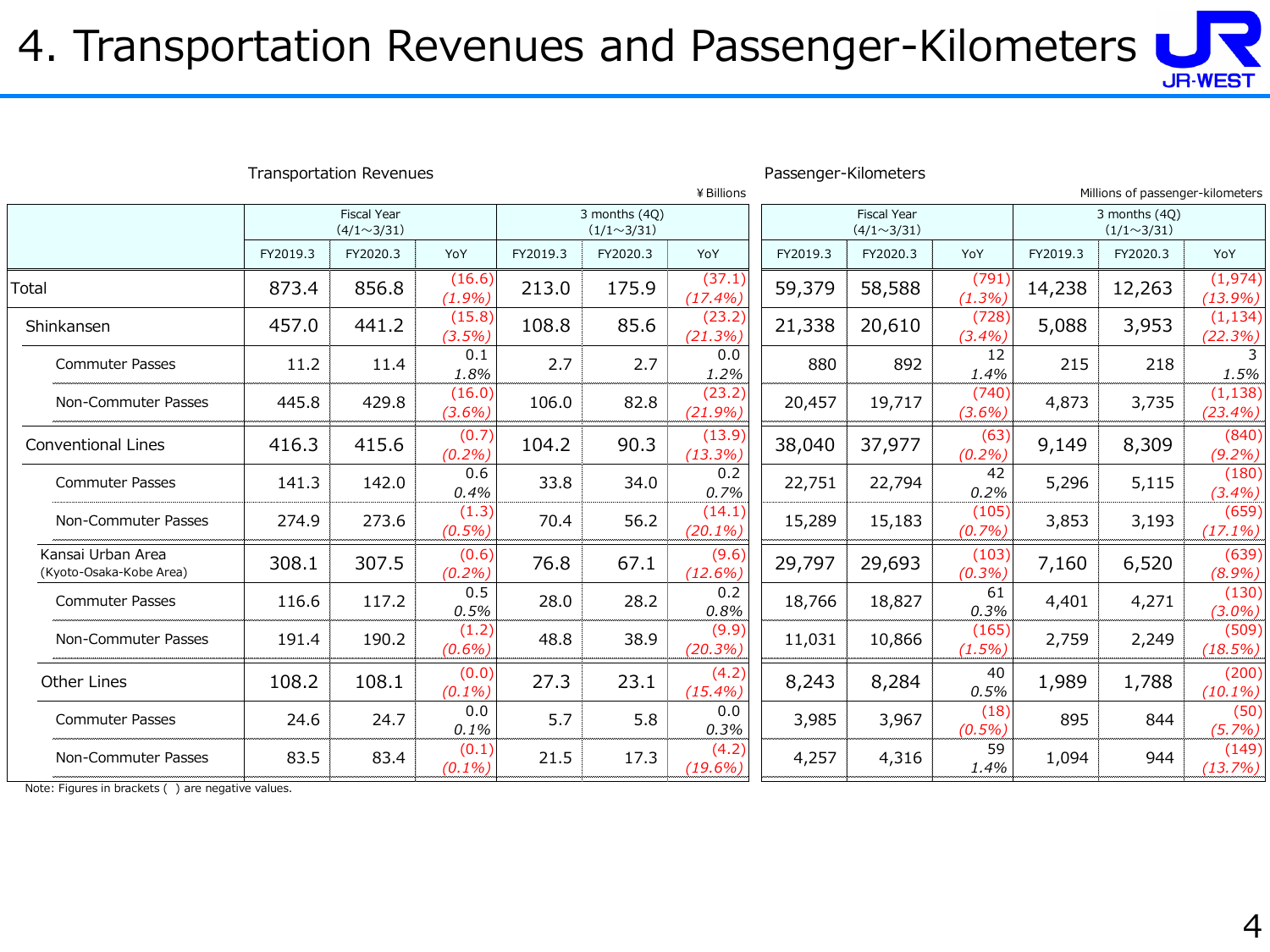#### 5. Major Factors of Increase/Decrease in Operating Expenses (Non-consolidated)



|                                  |       |                         |               | ¥ Billions                                                                |
|----------------------------------|-------|-------------------------|---------------|---------------------------------------------------------------------------|
|                                  |       |                         |               | Results FY2020.3                                                          |
|                                  |       | YoY                     |               |                                                                           |
|                                  |       | Increase/<br>(Decrease) | $\frac{0}{0}$ | Major factors (YoY)                                                       |
| Personnel costs                  | 214.6 | (1.1)                   | (0.5)         | ·Decrease in overtime payments<br>·Difference in unit cost, etc.          |
| Energy costs                     | 45.4  | 0.2                     | 0.5           | ·Rebound from natural disasters, etc.                                     |
| Maintenance costs                | 166.4 | 2.3                     | 1.4           | · Increased fluctuation in periodic inspection and<br>maintenance, etc.   |
| Miscellaneous costs              | 212.4 | 5.1                     | 2.5           | · Increase in system-related costs, etc.                                  |
| Rental Payments, etc             | 28.4  | 1.1                     | 4.3           | Opening of all sections of Osaka Higashi Line, etc.                       |
| <b>Taxes</b>                     | 36.4  | 0.3                     | 1.1           | · Increase in fixed assets tax, etc.                                      |
| Depreciation and<br>amortization | 138.2 | 3.8                     | 2.9           | . Full-year effect of new assets in operation during fiscal 2019,<br>etc. |
| Total                            | 842.1 | 11.9                    | 1.4           |                                                                           |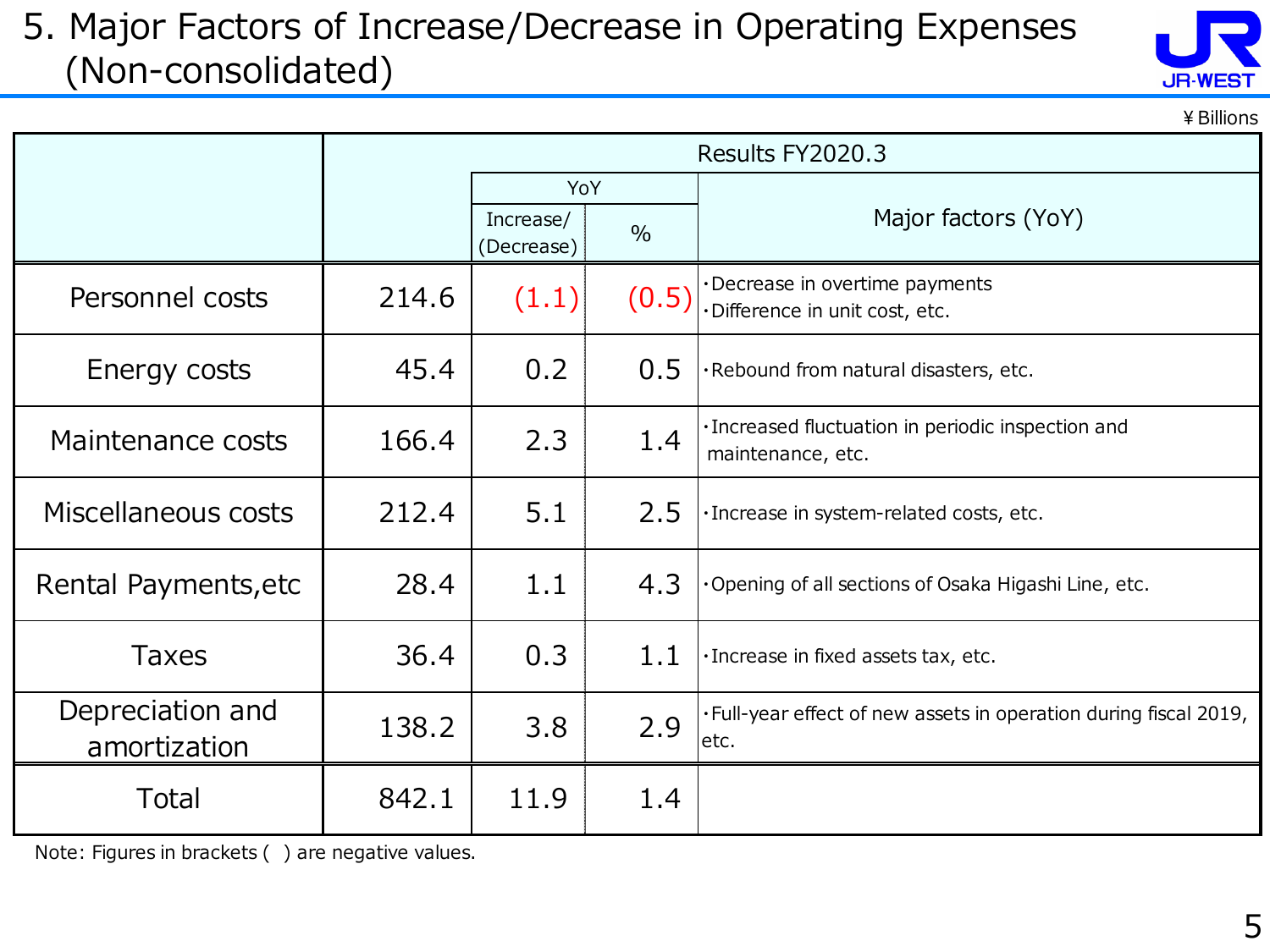### 6. Consolidated Financial Results



¥Billions

|                                          | Results       | FY2020.3                         |              | YoY                              |                          | Difference from<br>the forecasts |
|------------------------------------------|---------------|----------------------------------|--------------|----------------------------------|--------------------------|----------------------------------|
|                                          | FY2019.3<br>Α | Forecasts<br>(As of Jan 31)<br>B | Results<br>C | Increase/<br>(Decrease)<br>$C-A$ | $\frac{0}{0}$<br>$C/A-1$ | Increase/(Decrease)<br>$C-B$     |
| <b>Operating Revenues</b>                | 1,529.3       | 1,570.0                          | 1,508.2      | (21.1)                           | (1.4)                    | (61.7)                           |
| <b>Operating Expenses</b>                | 1,332.3       | 1,368.0                          | 1,347.5      | 15.2                             | 1.1                      | (20.4)                           |
| Operating Income                         | 196.9         | 202.0                            | 160.6        | (36.3)                           | (18.4)                   | (41.3)                           |
| Non-operating revenues and expenses, net | (13.6)        | (12.5)                           | (12.2)       | 1.3                              | (9.9)                    | 0.2                              |
| Non-operating revenues                   | 9.4           | 9.4                              | 8.8          | (0.5)                            |                          | (0.5)                            |
| Non-operating expenses                   | 23.0          | 21.9                             | 21.1         | (1.9)                            |                          | (0.7)                            |
| Recurring Profit                         | 183.3         | 189.5                            | 148.3        | (34.9)                           | (19.1)                   | (41.1)                           |
| Extraordinary profit and loss, net       | (26.1)        | (9.0)                            | (7.6)        | 18.4                             |                          | 1.3                              |
| Extraordinary profit                     | 29.0          |                                  | 23.0         | (5.9)                            |                          |                                  |
| Extraordinary loss                       | 55.2          |                                  | 30.7         | (24.4)                           |                          |                                  |
| Profit attributable to owners of parent  | 102.7         | 120.0                            | 89.3         | (13.3)                           | (13.0)                   | (30.6)                           |
| Comprehensive Income                     | 104.8         |                                  | 87.0         | (17.7)                           | (17.0)                   |                                  |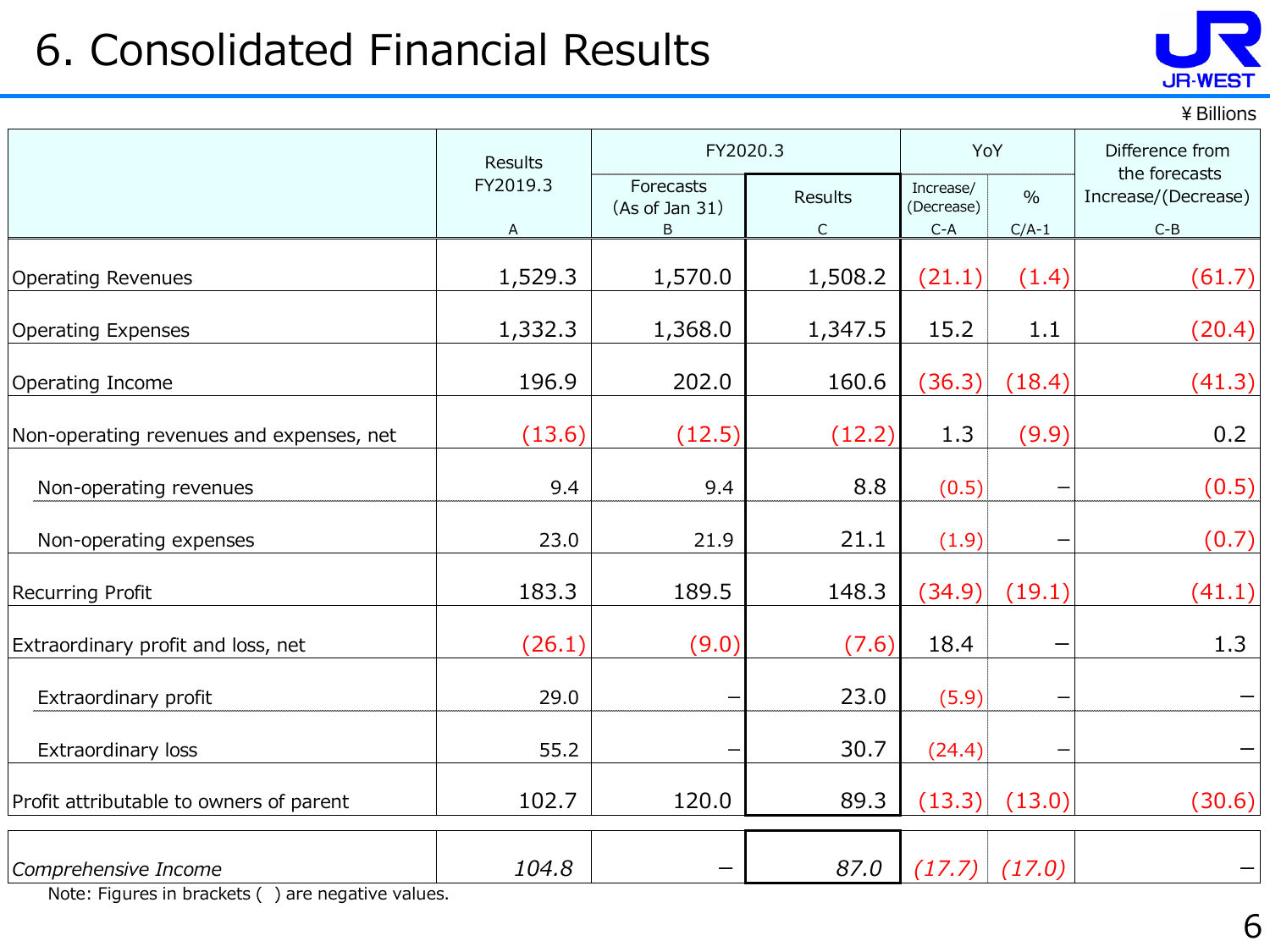## 7. Consolidated Financial Results (Segment Information)

|                                                   |                |                             |                |                         |               | ¥ Billions                       |
|---------------------------------------------------|----------------|-----------------------------|----------------|-------------------------|---------------|----------------------------------|
|                                                   | <b>Results</b> | FY2020.3                    |                | YoY                     |               | Difference from the              |
|                                                   | FY2019.3       | Forecasts<br>(As of Jan 31) | <b>Results</b> | Increase/<br>(Decrease) | $\frac{0}{0}$ | forecasts<br>Increase/(Decrease) |
|                                                   | A              | B                           | C              | $C-A$                   | $C/A-1$       | $C-B$                            |
| Operating Revenues <sup>*1</sup>                  | 1,529.3        | 1,570.0                     | 1,508.2        | (21.1)                  | (1.4)         | (61.7)                           |
| Transportation                                    | 953.9          | 978.2                       | 933.4          | (20.4)                  | (2.1)         | (44.7)                           |
| Retail                                            | 245.5          | 237.7                       | 226.0          | (19.4)                  | (7.9)         | (11.6)                           |
| Sales of goods and food services                  | 170.0          | 159.0                       | 154.2          | (15.8)                  | (9.3)         | (4.7)                            |
| [Accommodation-oriented budget hotels] (restated) | [13.1]         | [16.6]                      | [14.6]         | [1.5]                   | [11.4]        | [(2.0)]                          |
| Department stores                                 | 67.1           | 69.5                        | 63.2           | (3.8)                   | (5.7)         | (6.2)                            |
| Real estate                                       | 148.5          | 164.3                       | 165.1          | 16.6                    | 11.2          | 0.8                              |
| Shopping center                                   | 61.5           | 62.4                        | 61.1           | (0.4)                   | (0.8)         | (1.2)                            |
| Real estate lease and sale                        | 84.9           | 99.9                        | 102.1          | 17.2                    | 20.3          | 2.2                              |
| [Real estate sale] (restated)                     | [39.4]         | [52.5]                      | [53.6]         | [14.2]                  | [36.2]        | (1.1)                            |
| Other businesses                                  | 181.3          | 189.8                       | 183.6          | 2.2                     | 1.2           | (6.1)                            |
| Hotel                                             | 35.6           | 41.1                        | 37.3           | 1.6                     | 4.7           | (3.7)                            |
| Nippon Travel Agency                              | 40.5           | 42.2                        | 42.3           | 1.8                     | 4.5           | 0.1                              |
| Operating Income <sup>*1</sup>                    | 196.9          | 202.0                       | 160.6          | (36.3)                  | (18.4)        | (41.3)                           |
| Transportation                                    | 136.2          | 140.7                       | 105.3          | (30.9)                  | (22.7)        | (35.3)                           |
| Retail                                            | 6.1            | 6.4                         | 3.8            | (2.2)                   | (37.2)        | (2.5)                            |
| Sales of goods and food services                  | 4.9            | 5.0                         | 3.4            | (1.5)                   | (31.0)        | (1.5)                            |
| Department stores                                 | 1.0            | 1.1                         | 0.2            | (0.7)                   | (71.5)        | (0.8)                            |
| Real estate                                       | 35.6           | 36.3                        | 34.9           | (0.7)                   | (2.2)         | (1.3)                            |
| Shopping center                                   | 9.6            | 8.2                         | 7.5            | (2.0)                   | (21.4)        | (0.6)                            |
| Real estate lease and sale                        | 18.2           | 18.9                        | 19.8           | 1.5                     | 8.7           | 0.9                              |
| Other businesses                                  | 21.2           | 21.6                        | 19.7           | (1.5)                   | (7.3)         | (1.8)                            |
| Hotel                                             | 1.0            | 1.1                         | (1.2)          | (2.3)                   |               | (2.3)                            |
| Nippon Travel Agency                              | 0.2            | 0.5                         | 1.0            | 0.8                     | 384.8         | 0.5                              |

Note: Figures in brackets ( ) are negative values.

\*1 The breakdowns of operating revenues and operating income by each segment are the sums of those of major subsidiaries.

\*2 Figures in brackets 【 】 are the sales of accommodation-oriented budget hotel, "VIA INN", sales, excluding Shimonoseki (unconsolidated), Asakusa (other businesses segment), and Hiroshima Kanayamacho (other businesses segment) locations.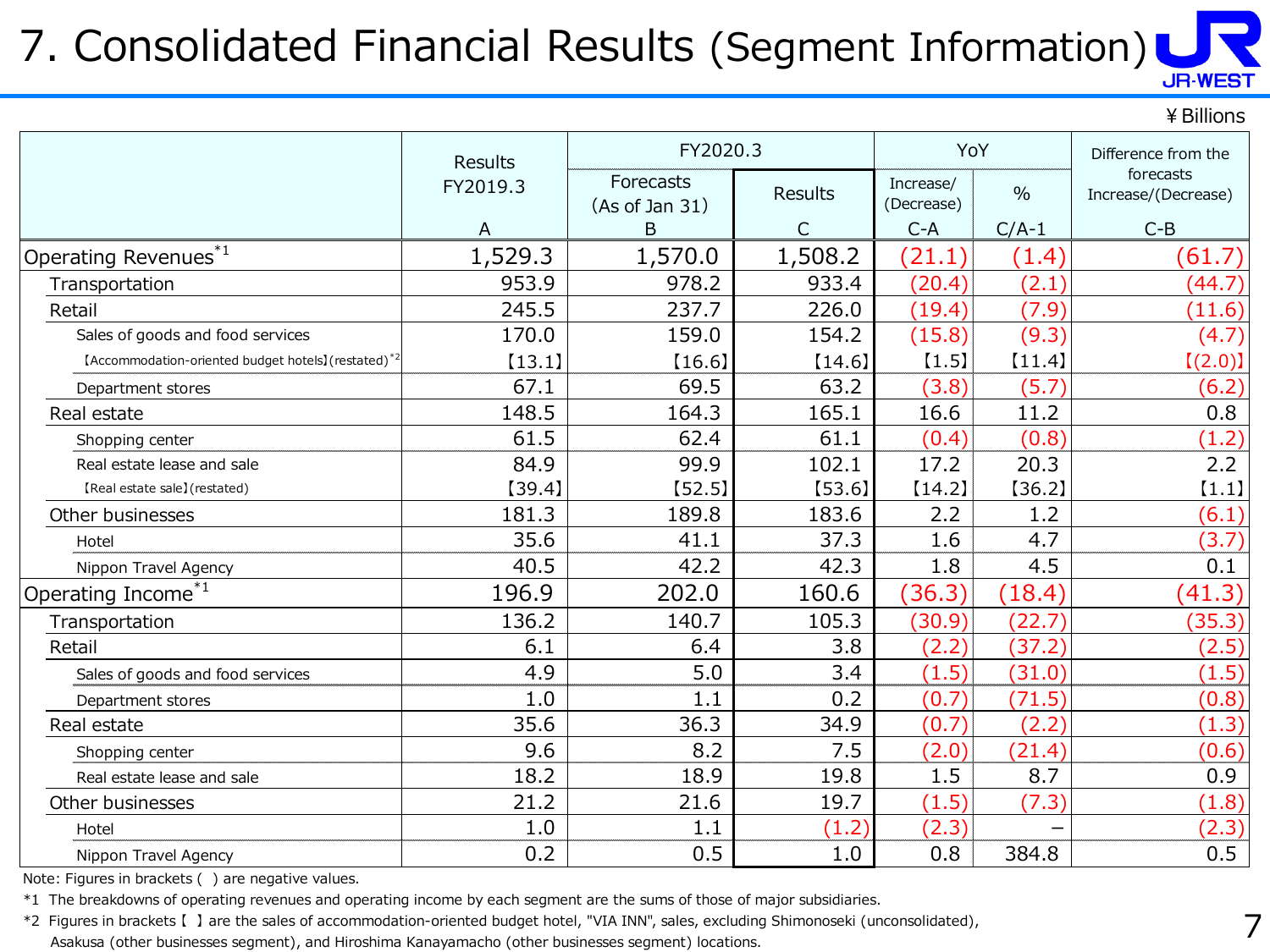#### 8. Major Factors of Increase/Decrease in Each Segment



\ Billions

|                         |                      |                           |       |                         | Results FY2020.3 |                                                                                                                     |  |  |  |
|-------------------------|----------------------|---------------------------|-------|-------------------------|------------------|---------------------------------------------------------------------------------------------------------------------|--|--|--|
|                         |                      |                           |       | YoY                     |                  |                                                                                                                     |  |  |  |
|                         |                      |                           |       | Increase/<br>(Decrease) | $\frac{0}{0}$    | Major factors (YoY)                                                                                                 |  |  |  |
|                         | Sales of goods       | <b>Operating Revenues</b> | 154.2 | (15.8)                  | (9.3)            | Change in the method of recording revenues due to<br>a change in the contracts with tenant stores in stations, etc. |  |  |  |
| Retail                  | and food services    | Operating Income          | 3.4   | (1.5)                   | (31.0)           | ·COVID-19, etc.                                                                                                     |  |  |  |
|                         | Department stores    | <b>Operating Revenues</b> | 63.2  | (3.8)                   | (5.7)            | ·COVID-19, etc.                                                                                                     |  |  |  |
|                         |                      | Operating Income          | 0.2   | (0.7)                   | (71.5)           |                                                                                                                     |  |  |  |
|                         | Shopping center      | Operating Revenues        | 61.1  | (0.4)                   | (0.8)            | ·Closure of stores due to renovation work in Ashiya station                                                         |  |  |  |
| Real estate             |                      | Operating Income          | 7.5   | (2.0)                   | (21.4)           | ·COVID-19, etc.                                                                                                     |  |  |  |
|                         | Real estate lease    | Operating Revenues        | 102.1 | 17.2                    | 20.3             | ·Increase in number of residences sold, etc.                                                                        |  |  |  |
|                         | and sale             | Operating Income          | 19.8  | 1.5                     | 8.7              |                                                                                                                     |  |  |  |
|                         | Hotel                | <b>Operating Revenues</b> | 37.3  | 1.6                     | 4.7 <sup>1</sup> | ·New consolidation of Nara Hotel Co., Ltd., etc.                                                                    |  |  |  |
| <b>Other Businesses</b> |                      | Operating Income          | (1.2) | (2.3)                   | -                | ·COVID-19, etc.                                                                                                     |  |  |  |
|                         | Nippon travel agency | <b>Operating Revenues</b> | 42.3  | 1.8                     | 4.5              | ·Favorable results during Golden Week period, etc                                                                   |  |  |  |
|                         |                      | Operating Income          | 1.0   | 0.8                     | 384.8            |                                                                                                                     |  |  |  |

Note: Figures in brackets ( ) are negative values.

 $*$  Operating revenues are the revenues from third parties ( = customers).

The breakdowns of operating revenues by each segment are the sums of revenues of major subsidiaries.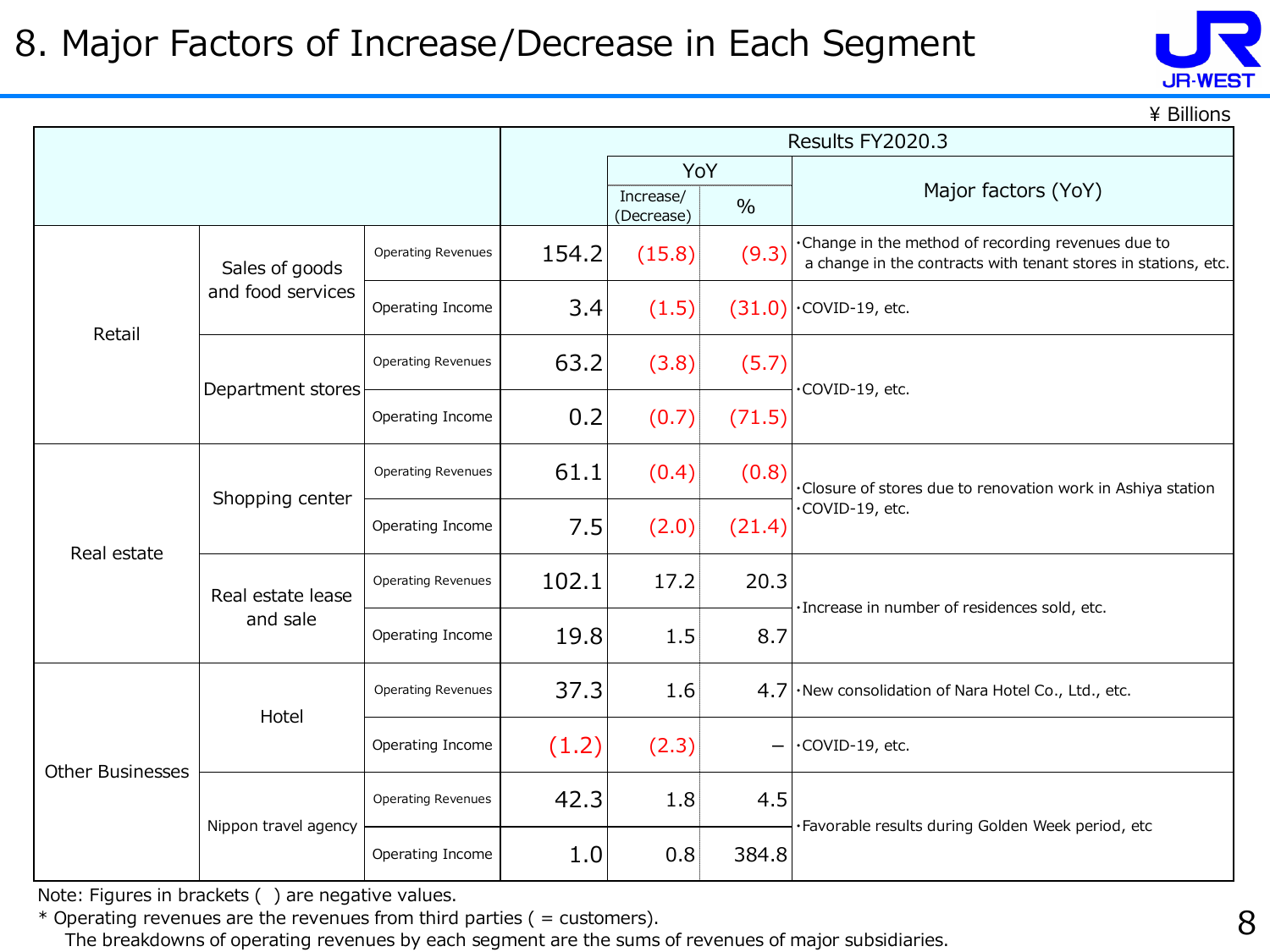#### 9. Consolidated Financial Situation and Statements of Cash Flows



¥Billions

|                                        | As of March 31,<br>2019<br>A | As of March 31,<br>2020<br>B | Difference<br>increase/(decrease)<br>B-A |
|----------------------------------------|------------------------------|------------------------------|------------------------------------------|
| Assets                                 | 3,237.5                      | 3,275.2                      | 37.6                                     |
| Liabilities                            | 2,057.7                      | 2,052.1                      | (5.5)                                    |
| Net assets                             | 1,179.8                      | 1,223.1                      | 43.2                                     |
| Balance of Long-term Debt and Payables | 1,064.0                      | 1,018.9                      | (45.0)                                   |
| [Average interest rate (%) ]           | [1.81]                       | [1.79]                       | [(0.02)]                                 |
| Shinkansen Purchase Liability          | 102.9                        | 101.9                        | (0.9)                                    |
| [Average interest rate (%) ]           | [6.55]                       | [6.55]                       | $(-)$                                    |
| <b>Bonds</b>                           | 569.9                        | 544.9                        | (24.9)                                   |
| [Average interest rate (%) ]           | [1.51]                       | $[1.48]$                     | [(0.03)]                                 |
| Equity ratio $(\%)$                    | 33.3                         | 34.1                         | 0.8                                      |
| Net assets per share $(4)$             | 5,612.63                     | 5,847.27                     | 234.64                                   |

|                                                    | <b>Results</b><br>FY2019.3<br>A | <b>Results</b><br>FY2020.3<br>B | YoY<br>increase/(decrease)<br>$B-A$ |
|----------------------------------------------------|---------------------------------|---------------------------------|-------------------------------------|
| Cash flows from operating activities               | 289.7                           | 240.1                           | (49.5)                              |
| Cash flows from investing activities               | (247.4)                         | (268.6)                         | (21.2)                              |
| Free cash flows                                    | 42.3                            | (28.5)                          | (70.8)                              |
| Cash flows from financing activities               | (7.1)                           | (29.1)                          | (21.9)                              |
| Change in cash and cash equivalents, net           | 35.1                            | (58.2)                          | (93.4)                              |
| Cash and cash equivalents at the end of the period | 136.5                           | 78.2                            | (58.2)                              |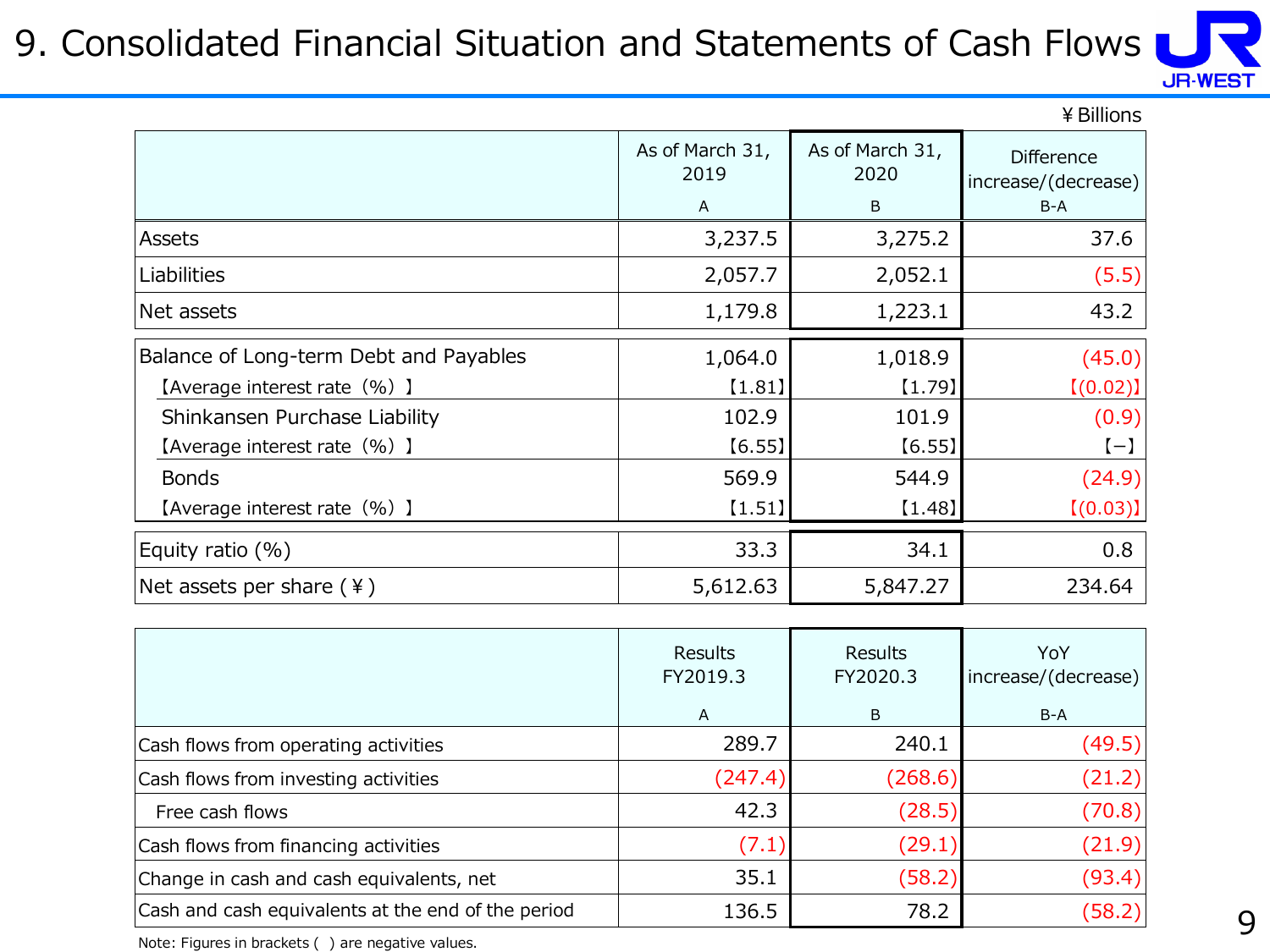### 10. Other Data



#### Persons, ¥Billions

|                                                     | <b>Results</b><br>FY2019.3 | <b>Results</b><br>FY2020.3 | <b>Forecasts</b><br>FY2021.3 |
|-----------------------------------------------------|----------------------------|----------------------------|------------------------------|
| ROA (%, Consolidated)                               | 6.2                        | 4.9                        |                              |
| ROE (%, Consolidated)                               | 9.8                        | 8.1                        |                              |
| EBITDA (Consolidated)*                              | 361.3                      | 332.2                      |                              |
| Depreciation (Consolidated)                         | 163.1                      | 170.4                      |                              |
| Capital Expenditure<br>(Consolidated, own fund)     | 245.3                      | 254.5                      |                              |
| Capital Expenditure<br>(Non-consolidated, own fund) | 190.9                      | 176.2                      |                              |
| Safety related capital expenditure                  | 125.2                      | 116.1                      |                              |
| Dividends per share (¥)                             | 175.0                      | 182.5                      |                              |

|                                       | <b>Results</b><br>FY2019.3 |        | Results<br>FY2020.3 |        | <b>Forecasts</b> |                                                                                                     |
|---------------------------------------|----------------------------|--------|---------------------|--------|------------------|-----------------------------------------------------------------------------------------------------|
|                                       |                            |        |                     |        | FY2021.3         |                                                                                                     |
|                                       |                            |        |                     |        |                  | Consolidated   Non-Consolidated   Consolidated   Non-Consolidated   Consolidated   Non-Consolidated |
| No. of employees at the end of period | 47,842                     | 24,866 | 48,323              | 24,439 |                  |                                                                                                     |
| Financial Expenses, net               | (18.8)                     | (17.7) | (18.2)              | (16.7) |                  |                                                                                                     |
| Interest and dividend income          | $1.1\,$                    | 2.2    | 1.2                 | 2.6    |                  |                                                                                                     |
| Interest expenses                     | 20.0                       | 20.0   | 19.4                | 19.3   |                  |                                                                                                     |

Note: Figures in brackets ( ) are negative values.

 $*$  EBITDA = Operating Income + Depreciation + Amortization of goodwill